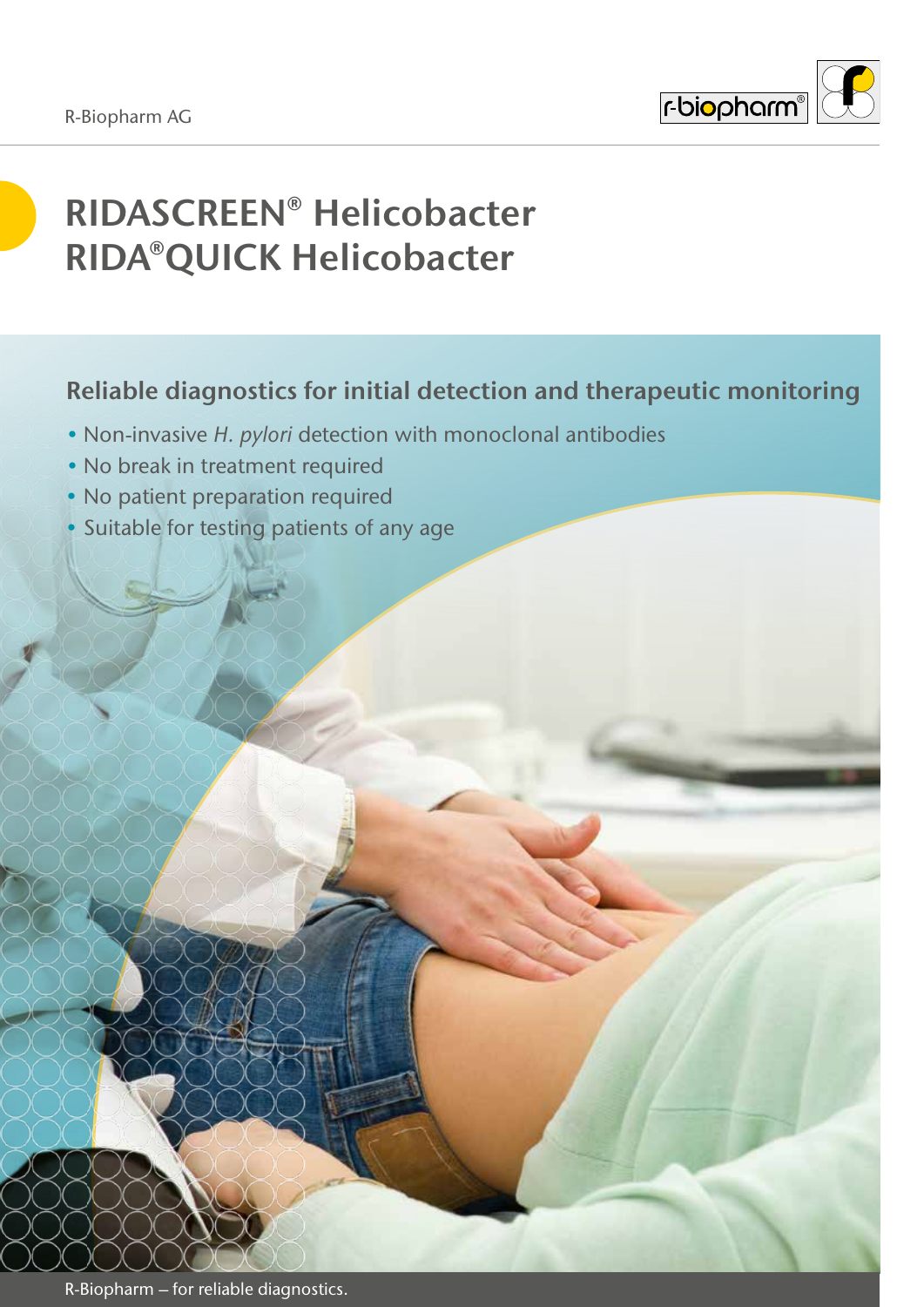### **Prevalence and transmission**

50 % of the global population is infected with *H. pylori*. The prevalence of *H. pylori* infections varies significantly from country to country and increases with age. Prevalence is affected by factors like genetic predisposition, hygiene, nutrition and environmental factors. *H. pylori* infections in children are highly dependent on the infection status of the mother and can be transmitted in saliva or through smear infection (gastral-oral, fecal-oral).



### **Diseases associated with** *H. pylori*

*H. pylori* infections can cause a variety of severe disorders affecting the gastrointestinal tract. The majority of these are associated with *H. pylori* colonization. Eradication treatment of *H. pylori* is indicated in case of gastritis, ulcers, MALT lymphoma and for risk patients with an active *H. pylori* infection.



\* Frequency of *H. pylori* association/+ not applicable

### **Non-invasive detection methods**

The non-invasive procedure for detecting *H. pylori* in stool specimens is far more comfortable for patients than an invasive gastroscopy. The noninvasive stool antigen test and the semi-invasive urea breath test are suitable to detect an active *H. pylori*  infection. However, compared to the stool antigen test, the urea breath test is more susceptible to errors caused by bacterial overgrowth, proton pump inhibitors (PPI), upper gastrointestinal bleeding, partial gastrectomies, mucosal atrophy, intestinal metaplasia, stomach cancer and MALT lymphoma. The antigen detection systems RIDASCREEN® Helicobacter and RIDA®QUICK Helicobacter require neither a break in treatment nor special patient

preparation. They are both stable towards the listed disturbing factors of the urea breath test. Both *H. pylori* antigen detection systems of R-Biopharm provide reliable diagnoses and facilitate therapeutic monitoring for every age group.

| Tab.1: Sensitivity and specificity of various non-invasive |
|------------------------------------------------------------|
| H. <i>pylori</i> detection methods                         |

| Non-invasive<br><b>Imethods</b>                      | Sensitivity<br>(%) | <b>Specificity</b><br>(%) |
|------------------------------------------------------|--------------------|---------------------------|
| Urea breath test                                     | $85 - 95$          | $85 - 95$                 |
| $\lg G/A$ antibodies detection in serum              | $70 - 90$          | $70 - 90$                 |
| Stool antigen test based on<br>monoclonal antibodies | $85 - 95$          | $85 - 95$                 |

Source: S2k guideline DGVS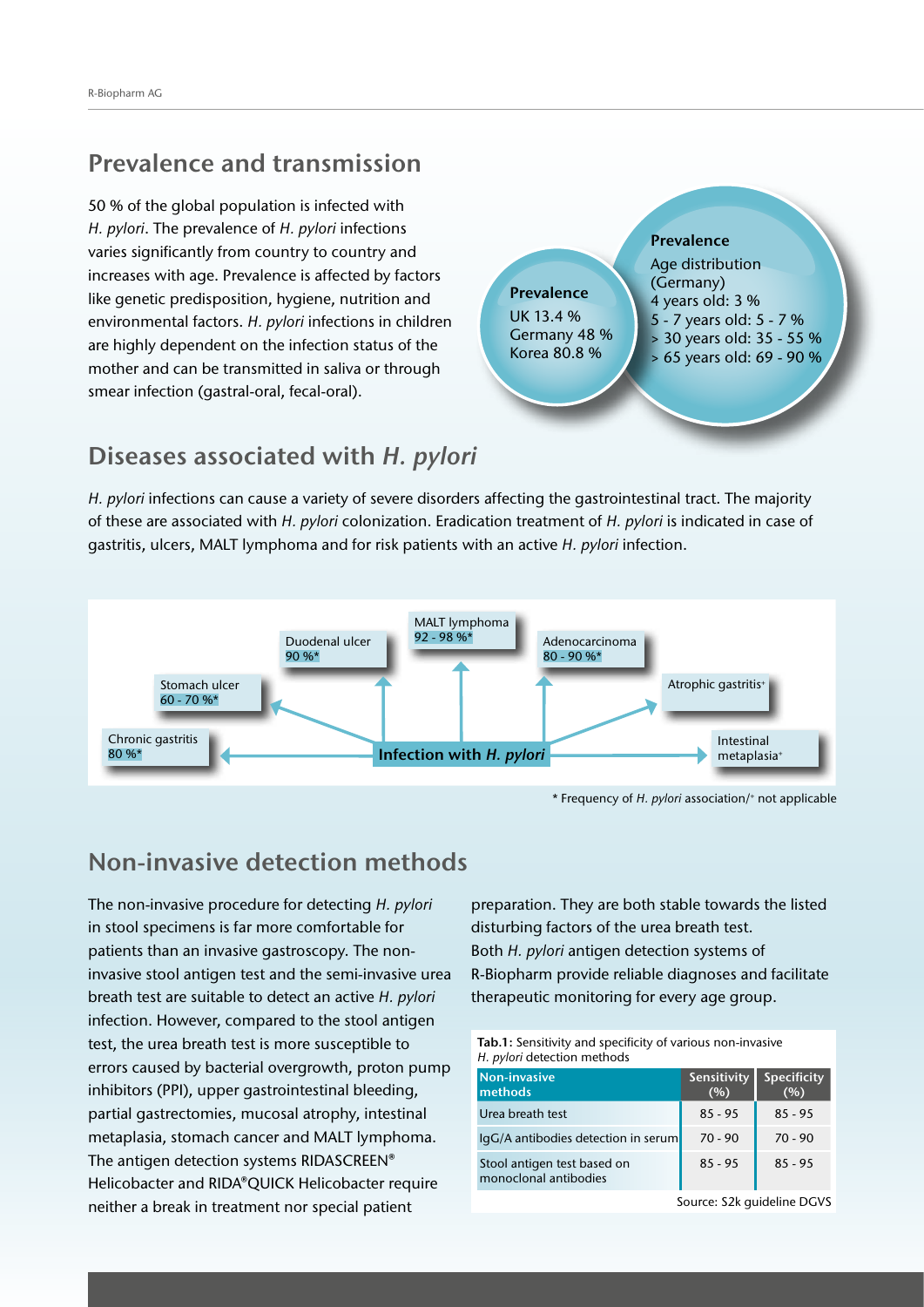

### **RIDASCREEN® Helicobacter,** Art. No. C2302



- The easykit format of the RIDASCREEN® Helicobacter enables direct application of the ready-to-use reagents in fully automated systems, such as DSX® and Agility®
- Tests can be performed for other parameters in the RIDASCREEN® portfolio using the universal dilution buffer (diluent 1)
- Suitable for large specimen series

|                    |       | <b>Competitor EIA</b><br>(CLIA) |     |       |
|--------------------|-------|---------------------------------|-----|-------|
|                    |       |                                 |     | Total |
| <b>RIDASCREEN®</b> | ᆠ     | 43                              | 3   | 46    |
|                    |       | 6                               | 209 | 215   |
|                    | Total | 49                              | 212 | 261   |

Prospectively collected samples were stored and tested in portions of 50 - 100 samples. Five samples were excluded from the analysis due to equivocal results of the competitor's EIA (CLIA).

Positive agreement: 90.5 % Negative agreement: 97.9 %

# C

**RIDA®QUICK Helicobacter,** Art. No. N2303

- The RIDA®QUICK Helicobacter kit contains everything required for a near patient testing
- Easy handling and short waiting periods quickly provide objective results

|                   |       | <b>Competitor EIA</b><br>(CLIA) |     |              |
|-------------------|-------|---------------------------------|-----|--------------|
|                   |       |                                 |     | <b>Total</b> |
| <b>RIDA®QUICK</b> |       | 37                              | 6   | 43           |
|                   |       | 12                              | 206 | 218          |
|                   | Total | 49                              | 212 | 261          |

Positive agreement: 80.4 % Negative agreement: 95.8 %

Prospectively collected samples were stored and tested in portions of 50 - 100 samples. Five samples were excluded from the analysis due to equivocal results of the competitor's EIA (CLIA).